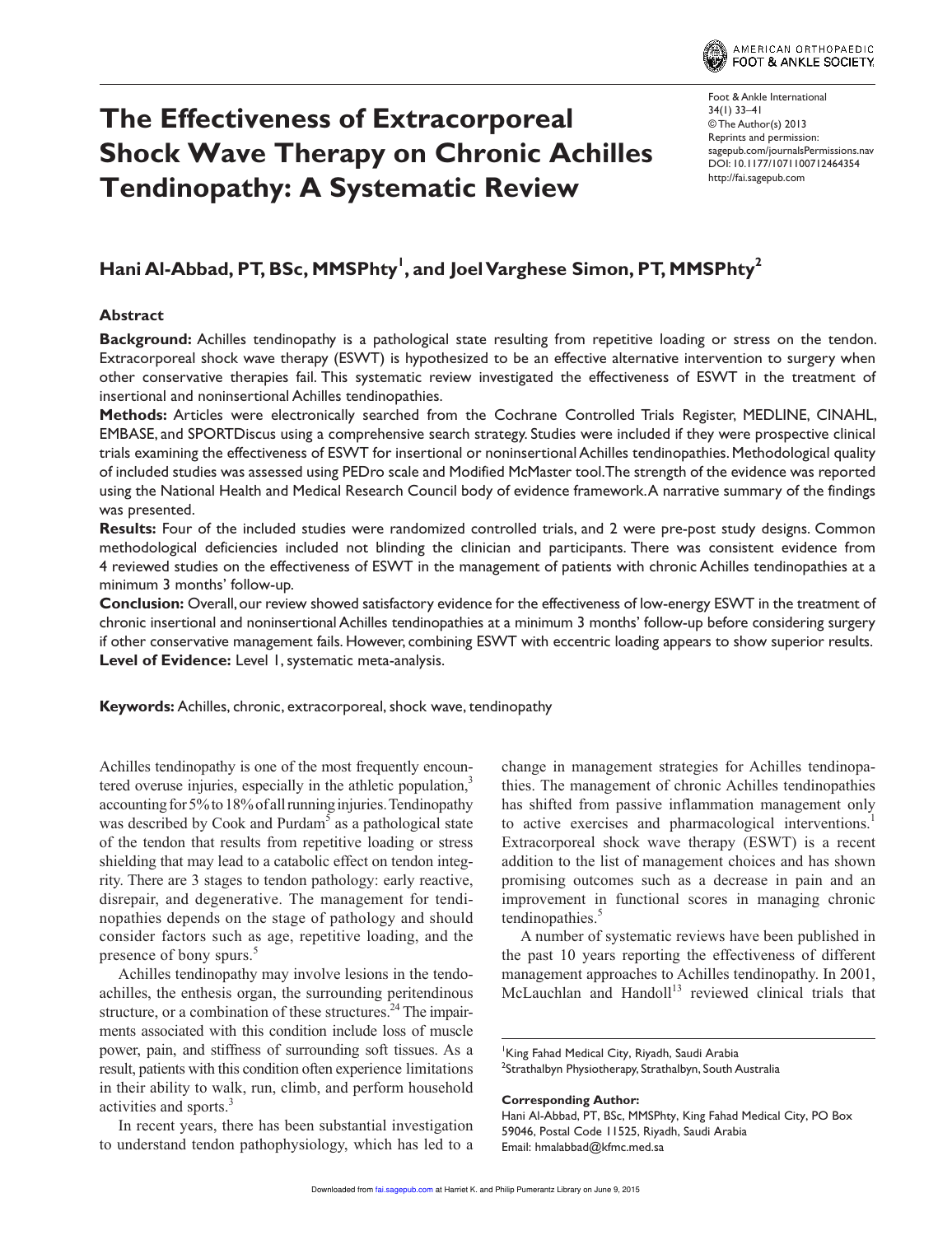investigated the effectiveness of various treatment interventions for acute and chronic Achilles tendinitis. This review found insufficient evidence to determine which method of treatment is most appropriate for Achilles tendinitis.

A recent review on insertional Achilles tendinopathy management<sup>9</sup> reviewed both surgical and conservative approaches for treating the condition. This review aimed to include only prospective trials, but it also included 1 retrospective cohort study to review ESWT. A review by Magnussen et  $al<sup>12</sup>$  evaluated the effects of nonsurgical interventions, including ESWT, for noninsertional Achilles tendinopathies. Their review included 2 trials on ESWT, one of which included a mixed population of tendons and could have been excluded according to their mentioned criteria.<sup>6</sup> A guideline published by Carcia et al<sup>3</sup> addressed Achilles tendinopathy with a wider scope to suggest examination choices and treatment recommendations but included only 2 studies on ESWT. Since there are no high-quality reviews on this topic and methodological issues in the ones available in literature, there is need for a systematic review focusing on the effect of ESWT on both insertional and noninsertional chronic Achilles tendinopathies. This review aimed to explore the effectiveness of ESWT in the treatment of chronic insertional and noninsertional Achilles tendinopathy

#### **Methods**

#### *Search Strategy*

As a first step in the systematic review process, we framed our review question using the PICOT (population, intervention/ exposure, comparison, outcome, time frame) framework (Table 1). A range of keywords was identified and grouped into 2 categories to ensure that a broad search would be conducted. Category 1 represented key words within the concept of "Achilles tendinitis" (OR "Achilles tendinopathy"). Category 2 represented key words within the concept of "shock wave therapy" ("extracorporeal shock wave therapy" OR "ESWT"). Wildcards and truncations symbols were used as appropriate across different databases.

We conducted a comprehensive search using the following electronic databases: MEDLINE, EMBASE, SPORTDiscus, CINAHL, and the Cochrane Controlled Trials Register. Reference lists of all relevant articles were examined for additional studies that may not have been indexed in the electronic databases.

#### *Study Selection*

We considered all experimental designs in this review because of a limited number of studies with high methodological quality. Our review examined studies that investigated the effects of ESWT on insertional and/or noninsertional Achilles tendinopathy. Only articles published in English within the past 10 years were included.

| <b>Table 1. The PICOT Format</b> |  |  |  |
|----------------------------------|--|--|--|
|----------------------------------|--|--|--|

| Population | Male or female adults aged 18 years or<br>older with chronic Achilles tendinopathy<br>(both insertional or noninsertional) <sup>a</sup> |
|------------|-----------------------------------------------------------------------------------------------------------------------------------------|
|            | Intervention/exposure Extracorporeal shock wave therapy                                                                                 |
| Comparison | Any conservative treatment or sham                                                                                                      |
| Outcome    | Pain                                                                                                                                    |
|            | Foot/ankle or lower extremity function<br>score                                                                                         |
| Time frame | Short term and long term<br>(postintervention follow-up for 3 months)<br>or longer)                                                     |

Abbreviation: PICOT, population, intervention/exposure, comparison, outcome, time frame.

a *Chronic* is defined as a condition lasting for more than 3 months. *Achilles tendinopathy* is defined as an overuse tendon injury and can be classified according to the location of the pathology into insertional, which is close to the calcaneus, and noninsertional (also called midportional), which is found 2 to 6 cm proximal to the calcaneus.

Two reviewers independently (H.A. and J.V.S.) scrutinized the titles and the abstracts to determine eligibility for inclusion. Full texts of potentially relevant papers were retrieved for a more detailed examination. The decision to include or exclude studies, based on the set criteria, was made independently by the same authors. Differences in opinions were resolved by discussion until a consensus was reached.

#### *Methodological Quality Assessment*

The methodological quality of all included studies was independently assessed by 2 authors (H.A. and J.V.S.). The PEDro scale, which is scored out of 10, was used to examine the quality of the randomized controlled trials (RCTs). It is an assessment scale of the methodological quality and risk of bias of clinical trials.<sup>17</sup> Non-RCTs were assessed using the Modified McMaster Quantitative Critical Appraisal Tool.<sup>7</sup> This tool yields a maximum score of 15. It contains a generic quantitative appraisal scale. Differences in scoring between reviewers were resolved by discussion until a consensus was reached.

# *Data Extraction and Synthesis*

The first author (H.A.) extracted data from individual studies and included characteristics of the population studied, description of the intervention, outcomes assessed, and results of individual studies. All extracted data were double-checked by the second author (J.V.S.) for rigor. This extracted data were compiled into a tabular form (Table 2).

Data were synthesized using a qualitative/narrative approach. Synthesis of collected data was then collectively reviewed. This step included comparing the studies and then discussing the quality of evidence, clinical impact, consistency of findings, generalizability of the results, and the recommendations based on the National Health and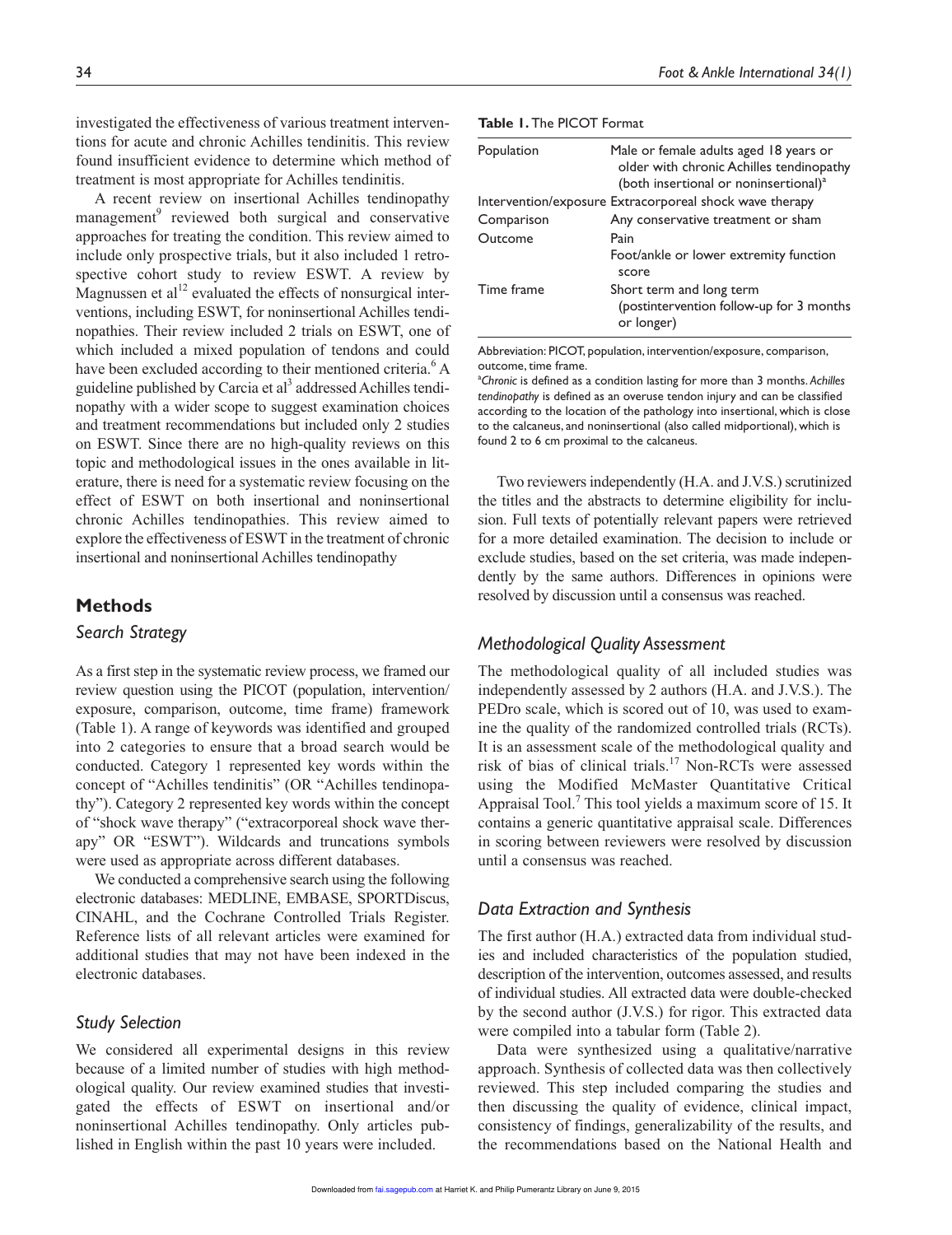|                                                        | Interventions<br>Other                              |                                                                                                                                                                           |                                                                                                                        | loading training<br>Stretching and<br>eccentric         |                                                                                                                  |                                                                                             |                                                                                                                                                                               |
|--------------------------------------------------------|-----------------------------------------------------|---------------------------------------------------------------------------------------------------------------------------------------------------------------------------|------------------------------------------------------------------------------------------------------------------------|---------------------------------------------------------|------------------------------------------------------------------------------------------------------------------|---------------------------------------------------------------------------------------------|-------------------------------------------------------------------------------------------------------------------------------------------------------------------------------|
|                                                        |                                                     |                                                                                                                                                                           |                                                                                                                        |                                                         | None                                                                                                             | None                                                                                        | None                                                                                                                                                                          |
|                                                        | Interval Between<br>Sessions                        | Average 2 d (range, None<br>2-7)                                                                                                                                          | $\overline{\mathbf{y}}$                                                                                                | $\overline{\mathsf{v}}$                                 | $\check{=}$                                                                                                      | $\frac{1}{2}$                                                                               | $\overline{\mathsf{v}}$                                                                                                                                                       |
|                                                        | Sessions<br>No.of                                   | 4 (range,<br>3-5)                                                                                                                                                         | S                                                                                                                      | 4                                                       | ω                                                                                                                | Σ                                                                                           | ς                                                                                                                                                                             |
|                                                        | No. of Impulses and Dosage<br>(Energy Flux Density) | mm <sup>2</sup> for insertional calcific<br>midportion; I500-2500<br>impulses, 0.12-0.40 ml/<br>$0.08 - 0.33$ m/mm <sup>2</sup> for<br>500-2500 impulses,<br>tendinopathy | $2000$ impulses, $0.12$ mJ/mm <sup>2</sup>                                                                             | 2000 impulses, 0.12-0.51 mJ/<br>mm <sup>2</sup> , 50 Hz | 2000 impulses, 0.1 mJ/mm <sup>2</sup>                                                                            | 1500 impulses, 0.2 mJ/mm <sup>2</sup>                                                       |                                                                                                                                                                               |
|                                                        | Shock Wave Application                              | midportion tendinopathy<br>Using ultrasonography<br>guidance to focus<br>on insertional or<br>the shock waves<br>or calcified area                                        | tenderness was treated<br>point of maximum pain<br>pattern, starting at the<br>in a circumferential<br>Area of maximal | swelling and tenderness<br>Delivered to the area of     | circumferential pattern,<br>starting at the point of<br>maximum pain level<br>tenderness in a<br>Area of maximal | identified using patient's<br>ultrasound as a guide<br>Treatment area was<br>tenderness and | Painful area in the Achilles 2000 impulses, 6-10 Hz<br>pressure in a continuous<br>motion of probe around<br>the lesion under 2.5 bar<br>tendon with constant<br>mode pattern |
| details                                                | Symptoms, mo,<br>Duration of<br>Mean $\pm$ SD       | $\frac{8}{1}$                                                                                                                                                             | $26.3 \pm 10.7$                                                                                                        | $\tilde{c}$                                             | $12.5 \pm 6.8$                                                                                                   | $17.8 \pm 10.1$                                                                             | $\frac{6}{1}$                                                                                                                                                                 |
|                                                        | Age, y, Mean ±<br>SD or (Range)                     | $47.8 \pm 12.8$                                                                                                                                                           | $40.4 \pm 11.3$                                                                                                        | 49 ± 9                                                  | $51.2 \pm 10.3$                                                                                                  | $58.7 \pm 10.8$                                                                             | 48.5 (35-77)                                                                                                                                                                  |
|                                                        | Z                                                   | $127^a$                                                                                                                                                                   | 25                                                                                                                     | $\overline{24}$                                         | 25                                                                                                               | 22                                                                                          | $\int_{a}^{a}$                                                                                                                                                                |
| Table 2. Characteristics of Studies and Intervention D | Group<br>Year                                       | Vulpiani et al <sup>23</sup> 2009 Shock wave<br>therapy                                                                                                                   | Rompe et al <sup>20</sup> 2008 Shock wave<br>therapy                                                                   | 2008 Shock wave<br>therapy                              | Rompe et al <sup>21</sup> 2007 Shock wave<br>therapy                                                             | 2005 Shock wave<br>therapy                                                                  | 2004 Shock wave<br>therapy                                                                                                                                                    |
|                                                        | Author                                              |                                                                                                                                                                           |                                                                                                                        | Rasmussen<br>et al <sup>18</sup>                        |                                                                                                                  | Costa et al <sup>6</sup>                                                                    | O'Doherty <sup>10</sup><br>Lakshmanan<br>and                                                                                                                                  |

35

aNo. of tendons.

<sup>a</sup>No. of tendons.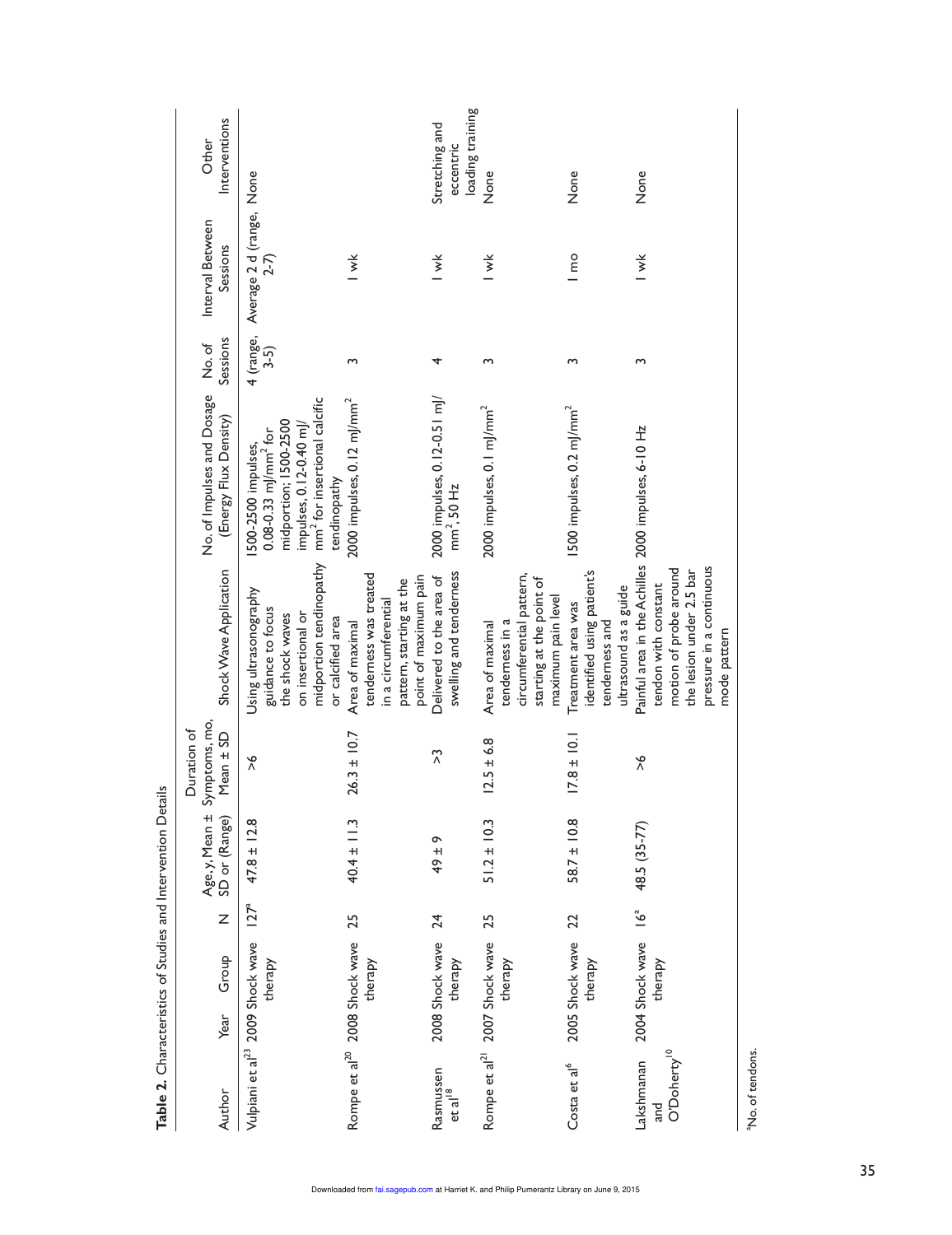

**Figure 1.** CONSORT diagram.

Medical Research Council  $(NHMRC)^{14}$  strength of the body of evidence matrix.

# **Results**

# *Search Results*

An overview of the search results is outlined in Figure 1. The selection of studies was based on the PRISMA (Preferred Reporting Items for Systematic Reviews and Meta-analyses) guidelines. Of the initial 83 titles identified from the databases, 48 were excluded as they did not satisfy the inclusion criteria, leaving 35 studies for possible inclusion in the review. Upon examination, 26 were duplicates and 2 were nonexperimental studies. One article was excluded as contamination of data occurred with combined interventions. Therefore, studies included in the review comprised 4 RCTs and 2 pre-post studies.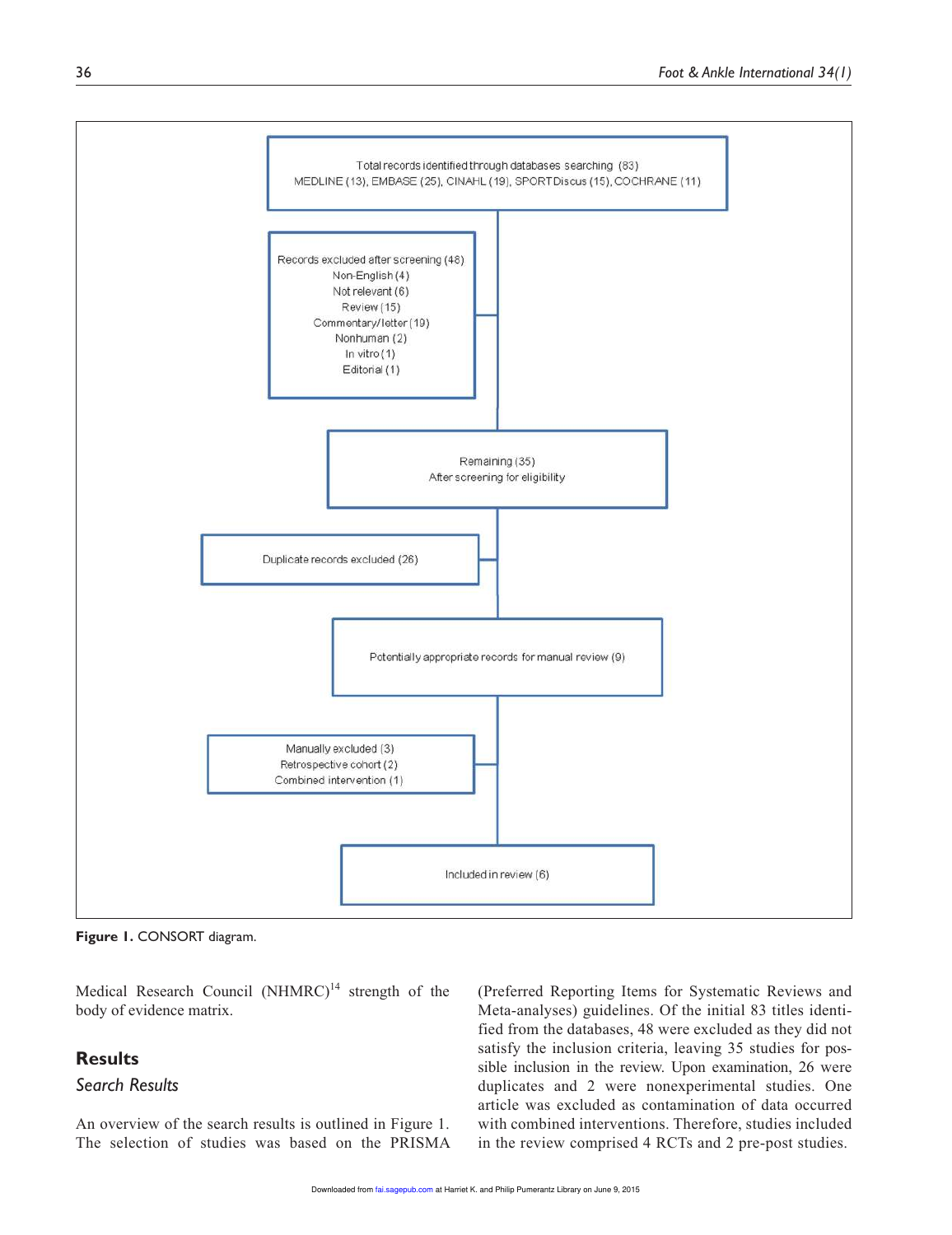#### *Participants' Characteristics*

The number of participants for each study varied from 16 to 127, and a total of 365 tendons were available for analysis. Table 2 provides a summary of the participants' characteristics. Of the 6 studies reviewed, 2 dealt exclusively with noninsertional Achilles tendinopathy, $10,21$  1 on insertional tendinopathy, $2<sup>0</sup>$  and 2 articles included both types of tendinopathies.<sup>6,23</sup> The study by Rasmussen et al<sup>18</sup> did not specify the type of tendinopathy in their inclusion criteria. The age of participants ranged between 35 and 69.5 years. The duration of symptoms varied widely across studies, ranging between 3 and 42 months. Overall, there was lack of consistency in the characteristics of participants across studies.

#### *Treatment Parameters*

Table 3 outlines the treatment parameters used by individual studies. The majority of the studies described the application of ESWT at the area of maximal tenderness or swelling.<sup>10,18,20,21</sup> Two others<sup>6,23</sup> used ultrasound guidance to focus shock waves on tendinopathy or calcified areas. The dosage of ESWT differed among studies, with energy levels ranging between 0.08 and 0.51 mJ/mm<sup>2</sup> (reported in energy flux density) and impulses per session varying between 1500 and 2500 impulses. In all studies, the number of treatment sessions was either 3 or 4, except for 1 study<sup>23</sup> that reported a variable number of sessions. The time interval between treatments was 1 week in most studies,  $^{10,18,20,21}$ whereas Costa et al<sup>6</sup> used a 1-month interval, and Vulpiani et al<sup>23</sup> reported intervals between 2 and 7 days. Most studies examined ESWT as a single intervention.<sup>6,10,21,23</sup> Two studies had cointerventions; 1 study allowed the use of analgesics as necessary, $20$  whereas another administered stretching and an eccentric loading training program to all participants.<sup>18</sup>

#### *Outcome Measures*

Pain outcomes were expressed using either a visual analog scale  $(VAS)^{6,10,18,23}$  or the Numerical Rating Scale (NRS).20,21 All studies reported pain outcomes after 3 to 4 months of follow-up, wherein 2 had a longer term followup of 12 to 24 months.<sup>10,23</sup> The VISA-A (Victorian Institute of Sport Assessment–Achilles) was used to evaluate function in 3 studies.<sup>10,20,21</sup> Other measures of function were reported by other studies such as the Disability Rating Index/Functional Index for Lower Limb Injuries (FIL),<sup>6</sup> the American Orthopaedic Foot and Ankle Society (AOFAS) score, $^{18}$  and the Ankle Hindfoot Scale (AHS).<sup>10</sup>

All outcome measures used have been tested for validity and reliability and have shown good responsiveness to change.

#### *Effects of ESWT on Achilles Tendinopathy*

*Pain.* Of the 6 studies,  $4^{10,20,21,23}$  reported statistically significant improvements in pain scores (VAS or NRS) at a minimum of 4 months despite the variability in ESWT application parameters between these studies. The study by Rasmussen et  $al<sup>18</sup>$  showed no difference in the change of pain measure between ESWT and control. Costa et al<sup>6</sup> reported no significant difference between groups on VAS score during walking or rest at the 3-month follow-up. However, pain scores during sports activity showed improvement with 13 of 41 tendons becoming pain free at the 1-year follow-up.

*Function.* Functional outcomes were assessed in 5 studies, and 4 showed statistically significant improvement.<sup>10,20,21,23</sup> Costa et al<sup>6</sup> reported no change in the FIL measure. All outcome measures for function were measured at a minimum period of 3 months from baseline.

#### *Methodological Quality*

The quality of the included studies is summarized in Tables 4 and 5. Four studies were RCTs, and 2 were pre-post design.

Scores of RCTs on the PEDro scale ranged between 7-9 and 10. All studies reported random allocation of participants, similar groups at baseline, assessor blinding, adequate follow-up, and intention-to-treat analysis. Concealed allocation was undertaken by all studies, except for one.<sup>18</sup> None of the studies had therapist blinding, and only 2 reported participant blinding. $6,18$  All studies reported between-group statistical analysis using both point measures and measures of variability except for one.<sup>18</sup>

The 2 pre-post studies were appraised using the Modified McMaster Quantitative Critical Appraisal Tool. These studies obtained a score of 9 out of 14 and 11 out of 14, respectively. Both reported adequately on details of intervention, dropouts, and clinical importance. There was clear reporting of study purpose and sample characteristics, with appropriate conclusions. Results of both studies were reported in terms of statistical significance. However, neither provided adequate background literature review nor justified the sample size. Only 1 study used valid and reliable outcome measures and appropriate statistical methods.<sup>10</sup> Cointervention was avoided in only 1 study.<sup>23</sup>

### *Overall Appraisal of Evidence*

Summary of the strength of evidence is provided in Table 6. There is an overall satisfactory level of evidence for the effectiveness of ESWT for the treatment of chronic Achilles tendinopathies on pain and function. Despite inconsistencies in the inclusion criteria, type of tendinopathy, and area of application, 4 of 6 studies showed significant positive outcomes except for Costa et al<sup>6</sup> and Rasmussen et al.<sup>18</sup>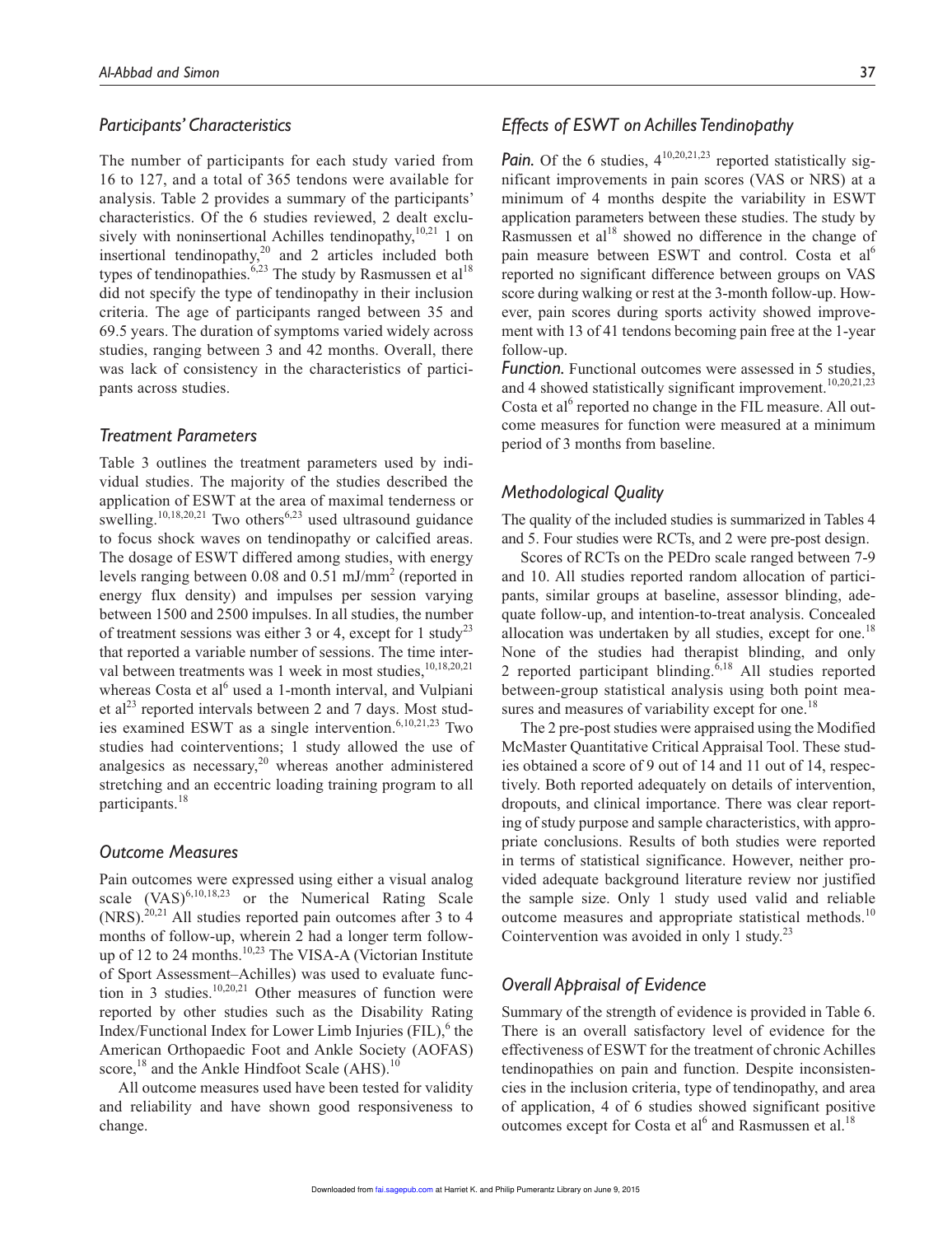|                                   |                     |                                              |            | Follow-up                                        |                 | PValue                  |
|-----------------------------------|---------------------|----------------------------------------------|------------|--------------------------------------------------|-----------------|-------------------------|
| Author, Year                      | <b>SWT</b><br>Group | Outcome                                      | Period, mo | Baseline to Follow-up,<br>Mean $\pm$ SD (90% CI) | Within<br>Group | <b>Between</b><br>Group |
| Vulpiani et al,                   | <b>SWT</b>          | VAS $(0-10)$                                 | 12         | $2.88 \pm 3.1$                                   | 50 <sub>1</sub> | <b>NA</b>               |
| 2009 <sup>23</sup>                |                     | VAS $(0-10)$                                 | 24         | $2.6 \pm 3.3$                                    | 5.01            |                         |
| Rompe et al,                      | <b>SWT</b>          | VISA-A (0-100)                               | 4          | $79.4 \pm 10.4 (34-100)$                         | <b>NR</b>       | .005                    |
| 200820                            |                     | Likert scale (1-6)                           |            | $2.8 \pm 1.6$ (1-6)                              |                 | .043                    |
|                                   |                     | NRS (1-10)                                   |            | $3.0 \pm 2.3$ (0-8)                              |                 | .004                    |
|                                   |                     | Pain threshold (kg)                          |            | $3.5 \pm 1.1$ (1.5-5.2)                          |                 | .002                    |
|                                   |                     | Tenderness at 3 kg<br>measured on NRS (0-10) |            | $2.4 \pm 4.2$ (1-7)                              |                 | .021                    |
| Rasmussen et al.                  | <b>SWT</b>          | AOFAS (0-100)                                | 3          | $88 \pm 10$                                      | .05             | .04                     |
| $2008^{18}$                       |                     | VAS (0-10)                                   |            | <b>NR</b>                                        | N <sub>R</sub>  | NS                      |
| Rompe et al,                      | <b>SWT</b>          | VISA-A (0-100)                               | 4          | $70.4 \pm 16.3$ (34-100)                         | <b>NR</b>       | 100.                    |
| $2007^{21}$                       |                     | Likert scale (1-6)                           |            | $2.9 \pm 1.5$ (1-6)                              |                 | .001                    |
|                                   |                     | NRS (1-10)                                   |            | $4.0 \pm 2.2$ (0-8)                              |                 | $500 -$                 |
|                                   |                     | Pain threshold (kg)                          |            | $2.8 \pm 0.9$ (1.5-4)                            |                 | .008                    |
|                                   |                     | Tenderness at 3 kg<br>measured on NRS (0-10) |            | $2.6 \pm 4.2$ (0-5)                              |                 | .260                    |
| Costa et al.<br>2005 <sup>6</sup> | <b>SWT</b>          | Pain during walking (100-mm<br>VAS)          | 3          | $34.5 \pm 34.2$                                  | <b>NR</b>       | .127                    |
|                                   |                     | Pain at rest (100-mm VAS)                    |            | $27.3 \pm 30.6$                                  |                 | .408                    |
|                                   |                     | FIL                                          |            | $0.95 \pm 0.96$                                  |                 | .137                    |
| Lakshmanan and                    | <b>SWT</b>          | AHS (0-100)                                  | $20 - 22$  | $87.0 \pm 11.4$                                  | 5.001           | <b>NA</b>               |
| Doherty, 2004 <sup>10</sup>       |                     | VISA-A (0-100)                               |            | $75.9 \pm 19.1$                                  | 5.001           |                         |
|                                   |                     | VAS (0-10)                                   |            | $0.7 \pm 1.2$                                    | 5.001           |                         |

#### **Table 3.** Outcome Measures

Abbreviations: AHS, Ankle-Hindfoot Scale; AOFAS, American Orthopaedic Foot and Ankle Society score; FIL, Functional Index for Lower Limb Injuries; NA, not applicable; NR, not reported; NRS, Numerical Rating Scale; NS, reported as not significant (*P* value not given); SWT, shock wave therapy; VAS, visual analog scale; VISA-A, Victorian Institute of Sport Assessment–Achilles.

### **Discussion**

To date, this is the first systematic review that reports the effectiveness of ESWT for the treatment of chronic insertional and noninsertional Achilles tendinopathies. The evidence for ESWT suggests that it can be considered an alternative to surgery for patients who fail to respond to conservative management. This finding concurs with other systematic reviews that report the effectiveness of ESWT on other conditions, including shoulder calcified tendinitis, $^{11}$  patellar tendinopathies, $^{22}$  and chronic proximal plantar fasciitis.<sup>15</sup>

Achilles tendinopathy has been shown to cause pain because of the presence of neuropeptides (eg, substance P and calcitonin gene–related peptide [CGRP]) and neurotransmitters (eg, glutamate), altered collagen fiber structure, and increased interfibrillar ground substance.<sup>2</sup> Öhberg et al,<sup>16</sup> on the other hand, demonstrated the presence of neovessels in pathological tendons using color Doppler and identified them as a potential cause of pain. According to

Cook and Purdam,<sup>5</sup> Achilles tendinopathy in the late disrepair stage has some chance for reversing the change to cellular matrix, and thus a treatment algorithm focusing on better conservative methods must be tried before surgery is considered. Extracorporeal shock wave therapy fits within this paradigm of treatment. Low-energy ESWT has been speculated in the short term to produce an analgesic effect by altering the permeability of neuron cell membranes and in the long term to increase inflammation by causing increased blood flow in the chronic tendinopathy and improve the symptoms. High-energy ESWT is believed to be able to cause destruction of neovessels, but the risk of tissue damage is too high<sup>4</sup> and therefore not included in this review. Furia<sup>8</sup> cited a study on rat tendons that found low-energy ESWT causes an increase in neovessel formation and angiogenesis, which may facilitate a positive effect overall. This may contradict the earlier belief on neovessels being the source of the pain in this pathology, and this may indicate a lack of consensus on the behavior of pain and effect of shock wave in altering it.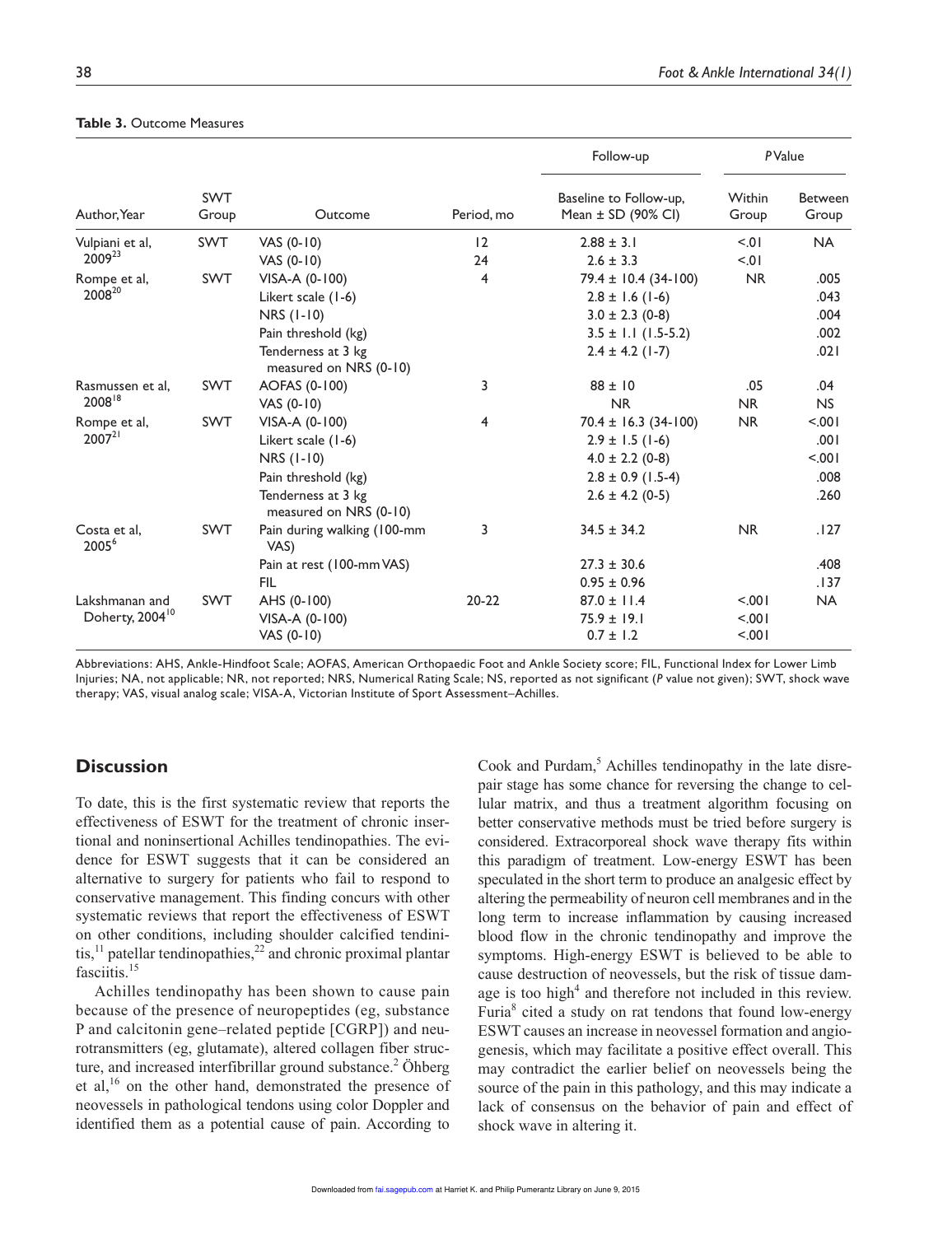| <b>PEDro Criterion</b>          | Costa et al, 2005 <sup>6</sup> | Rasmussen et al, 2008 <sup>18</sup> | Rompe et al, 2008 <sup>20</sup> | Rompe et al, 2007 <sup>21</sup> |
|---------------------------------|--------------------------------|-------------------------------------|---------------------------------|---------------------------------|
| Eligibility criteria            |                                |                                     |                                 |                                 |
| Random allocation               |                                |                                     |                                 |                                 |
| Concealed allocation            |                                |                                     |                                 |                                 |
| Baseline comparability          |                                |                                     |                                 |                                 |
| <b>Blind subjects</b>           |                                |                                     |                                 |                                 |
| <b>Blind therapists</b>         |                                |                                     |                                 |                                 |
| <b>Blind assessors</b>          |                                |                                     |                                 |                                 |
| Adequate follow-up              |                                |                                     |                                 |                                 |
| Intention-to-treat analysis     |                                |                                     |                                 |                                 |
| Between-group comparisons       |                                |                                     |                                 |                                 |
| Point estimates and variability |                                |                                     |                                 |                                 |
| Total                           | 9/10                           | 7/10                                | 8/10                            | 8/10                            |
| Percentage score                | 90                             | 70                                  | 80                              | 80                              |

**Table 4.** PEDro Scale for Randomized Controlled Trial Studies

Item 1 eligibility criteria is not used to calculate the PEDro score.

**Table 5.** Modified McMaster Quantitative Critical Appraisal Tool

| Criterion                                                        | Lakshmanan and<br>O'Doherty, 2004 <sup>10</sup> | Vulpiani et al,<br>$2009^{23}$ |
|------------------------------------------------------------------|-------------------------------------------------|--------------------------------|
| Study purpose stated clearly                                     |                                                 |                                |
| Relevant background<br>literature reviewed                       |                                                 |                                |
| Research design appropriate                                      |                                                 |                                |
| Sample described in detail                                       |                                                 |                                |
| Sample size justified                                            |                                                 |                                |
| Outcome measures reliable                                        |                                                 | O                              |
| Outcome measures valid                                           |                                                 | O                              |
| Intervention/exposure<br>described in detail                     |                                                 |                                |
| Contamination avoided                                            | <b>NA</b>                                       | <b>NA</b>                      |
| Cointervention avoided                                           | O                                               |                                |
| Results were reported<br>in terms of statistical<br>significance |                                                 |                                |
| Appropriate analysis methods                                     |                                                 | n                              |
| Clinical importance reported                                     |                                                 |                                |
| Dropouts reported                                                |                                                 |                                |
| Appropriate conclusions                                          |                                                 |                                |
| Total                                                            | /   4                                           | 9/14                           |
| Percentage score                                                 | 79                                              | 64                             |

Abbreviation: NA, not applicable.

All studies reviewed in this article were not strictly consistent in their treatment parameters, but most agreed on the number of sessions and interval between sessions. Costa et al<sup>6</sup> chose a lower dosage and longer intervals between sessions, thus delivering a lower energy to the tissue. Two studies by Rompe et  $al^{20,21}$  were most consistent in their treatment parameters and achieved similar findings throughout their studies. Thus, the similar parameters reported in

the majority of the studies support a dose-effect relationship. Although the average age of patients in the ESWT groups was slightly higher in all reviewed studies, Costa et al<sup>6</sup> had a larger range of ages and experienced poor results. These differences in their study methods may explain their lack in demonstrating positive findings compared with the other studies.

None of the reviewed studies found serious complications with ESWT except for one,<sup>6</sup> which reported tendon rupture. In this study, tendon rupture was attributed to the severity of condition and age of patients. Both patients were older than 60 years and had advanced tendinosis. Furthermore, the actual rupture happened during trivial incidents and not during treatment, and thus drawing a conclusion becomes difficult. The most common reaction experienced by patients was transient reddening of the skin. The ESWT treatment in all studies used low-energy shock waves, which could explain why application was safe and comfortable in most patients. In addition, movement of the treatment head over the affected tendon distributes the energy evenly, which could prevent tendon rupture.<sup>19</sup>

Limitations in our review might be the exclusion of 2 non-English studies that may result in language bias. Other limitations are the relative inconsistencies in adhering to a treatment dosage among all studies, which could have made drawing a strong recommendation easier. However, keeping in mind that the tendons were at different levels of severity and at different stages of symptoms, dosages may be varied to suit the client.

Overall, the literature supports the use of ESWT in the treatment of chronic insertional and noninsertional Achilles tendinopathy. The dosage likely to produce positive effects can be between 1500 and 2500 impulses per session administered at a flux density of 0.1 to 0.5 mJ/mm<sup>2</sup>. A minimum of 3 sessions, with an interval of 1 week between sessions, can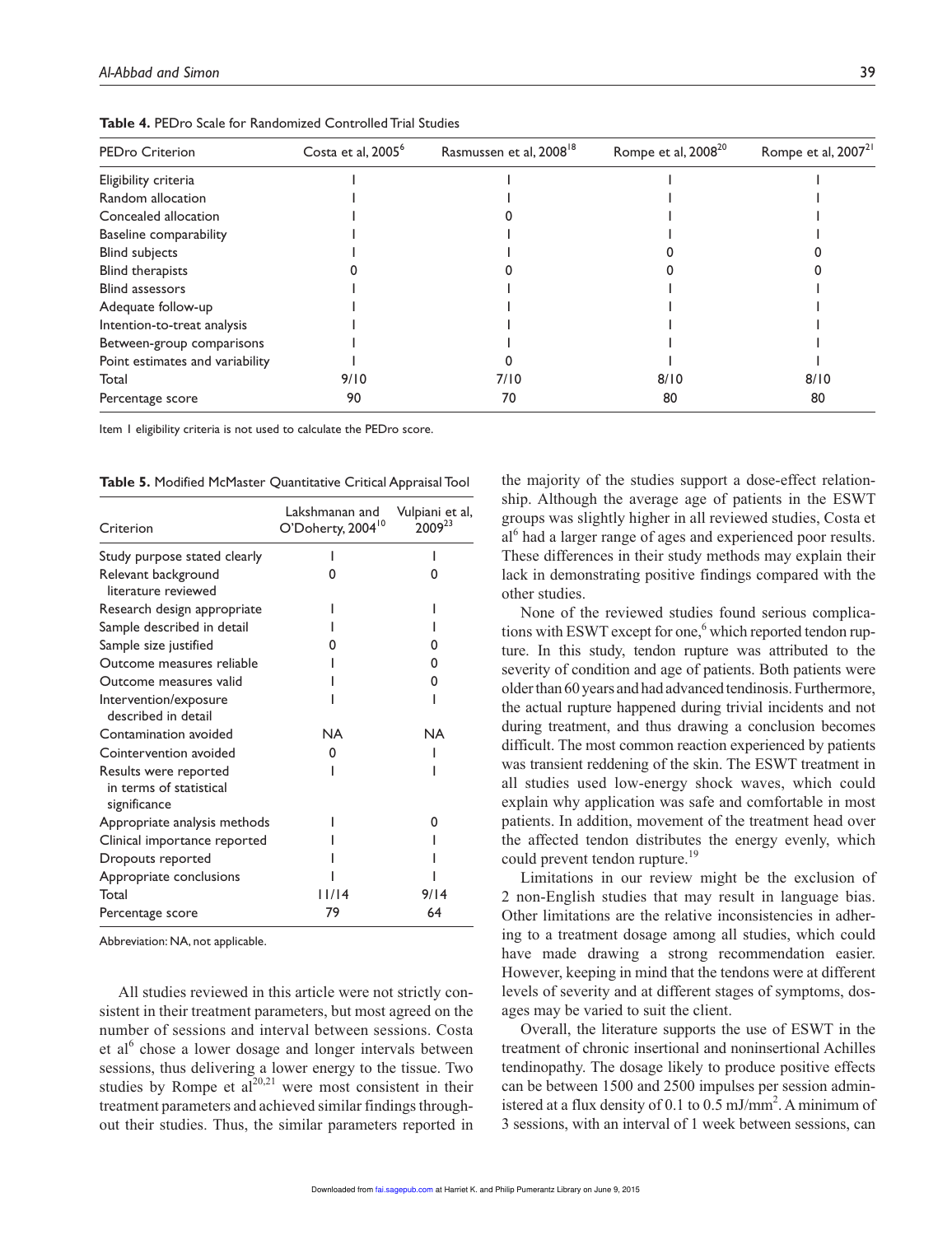| Component                | Grade              | Comments                                                                                                                                                                                                     |
|--------------------------|--------------------|--------------------------------------------------------------------------------------------------------------------------------------------------------------------------------------------------------------|
| Evidence base            | $A =$ excellent    | Total of 6 studies                                                                                                                                                                                           |
|                          |                    | Level II: 4 studies                                                                                                                                                                                          |
|                          |                    | Level IIIc: 2 studies                                                                                                                                                                                        |
|                          |                    | Quality of studies: low risk of bias                                                                                                                                                                         |
| Consistency              | $C =$ satisfactory | There was variability in the reporting of site of intervention, dosages, and sample<br>population characteristics (eg, age, length of symptoms)                                                              |
| Clinical impact          | $C =$ satisfactory | Two high-quality studies and 2 other experimental lower quality studies reported<br>statistical significant improvement in pain and function parameters at follow-up<br>period ranging from 3 to 24 months   |
| Generalizability         | $A =$ excellent    | Subjects studied are similar in characteristics to patients seen in clinical practice                                                                                                                        |
| Grades of recommendation | $C =$ satisfactory | Overall, the existing body of evidence provides some support for recommending use<br>of extracorporeal shock wave therapy on chronic Achilles tendinopathies, but care<br>should be taken in its application |

**Table 6.** National Health and Medical Research Council Body of Evidence Framework

be expected to improve pain and function in this patient group. An increase in the frequency of sessions did not seem to have any additional effect on outcomes. The risk of ESWT is reported to be transient skin reddening in most studies. However, there was evidence for possible tendon rupture in patients older than 60 years with advanced tendinosis.

# **Conclusion**

Our review showed satisfactory (grade C—NHMRC recommendation) evidence with the majority of the studies reporting satisfactory consistent findings for the effectiveness of low-energy ESWT in the treatment of chronic insertional and noninsertional Achilles tendinopathies. Studies show improved pain and functional outcomes for a minimum of 3 months, and therefore ESWT may be considered before surgery if other conservative management fails. The dosages applied may be varied within the parameters found in this review according to the length, severity, and irritability of patient symptoms. Further research needs to be done into the long-term outcomes of ESWT on Achilles tendinopathy, in addition to establishing if there exists a clear doseeffect relationship by comparing high-intensity ESWT with low-intensity ESWT. Future research should explore the effects of ESWT on Achilles tendinopathy on different age groups, as well as duration and severity of symptoms.

#### **Acknowledgment**

The authors thank Lucylynn M. Lizarondo, PT, from the International Centre for Allied Health Evidence (*i*CAHE), University of South Australia, for reviewing the manuscript and valuable comments.

#### **Declaration of Conflicting Interests**

The author(s) declared no potential conflicts of interest with respect to the research, authorship, and/or publication of this article.

#### **Funding**

The author(s) received no financial support for the research, authorship, and/or publication of this article.

#### **References**

- 1. Allison GT, Purdam C. Eccentric loading for Achilles tendinopathy: strengthening or stretching? *S Afr J Sport Med*. 2010;22(1):24-27.
- 2. Alfredson H, Cook JL. A treatment algorithm for managing Achilles tendinopathy: new treatment options. *Br J Sports Med*. 2007;41:211-216.
- 3. Carcia CR, Martin RL, Houck J, Wukich DK; Orthopaedic Section of the American Physical Therapy Association. Achilles pain, stiffness, and muscle power deficits: Achilles tendinitis. *J Orthop Sports Phys Ther*. 2010;40(9):A1-A26.
- 4. Chung B, Wiley P. Extracorporeal shockwave therapy: a review. *Sports Med*. 2002;32(13):851-865.
- 5. Cook JL, Purdam C. Is tendon pathology a continuum? A pathology model to explain the clinical presentation of load induced tendinopathy. *Br J Sports Med*. 2009;43:409-416.
- 6. Costa ML, Shepstone L, Donell ST, Thomas TL. Shock wave therapy for chronic Achilles tendon pain: a randomised controlled trial. *Clin Orthop Relat Res*. 2005;440:199-204.
- 7. Deenadayalan Y, Perraton L, Machotka Z, Kumar S. Day therapy programs for adolescents with mental health problems: a systematic review. *Internet J Allied Health Sci Pract*. 2010;8(1).
- 8. Furia JP. High-energy extracorporeal shock wave therapy as a treatment for insertional Achilles tendinopathy. *Am J Sports Med*. 2006;34(5):733-740.
- 9. Kearney R, Costa ML. Insertional Achilles tendinopathy management: a systematic review. *Foot Ankle Int*. 2010;31(8):689- 694.
- 10. Lakshmanan P, O'Doherty DP. Chronic Achilles tendinopathy: treatment with extracorporeal shock waves. *Foot Ankle Surg*. 2004;10(3):125-130.